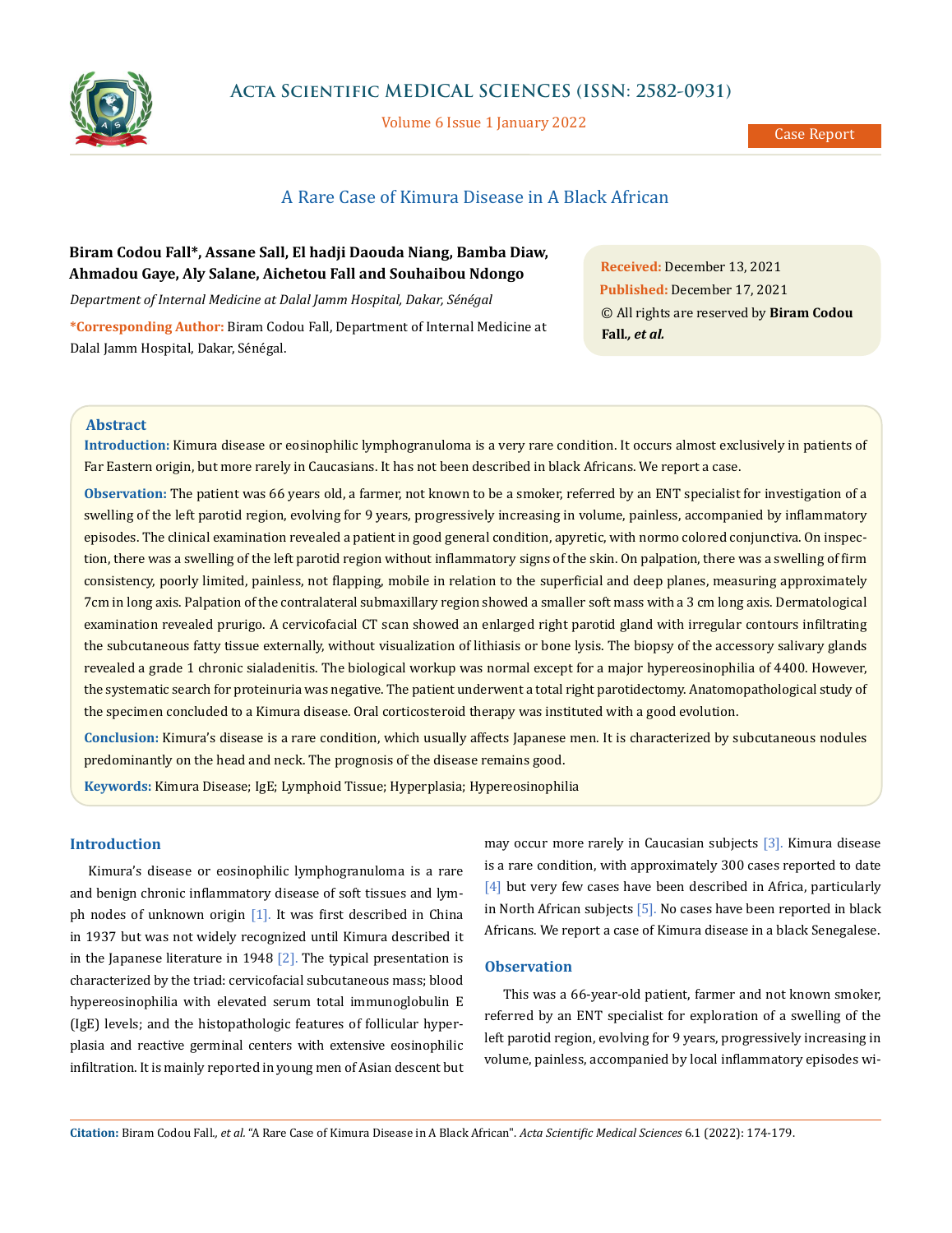thout trismus or facial asymmetry (Figure 1). The patient reported perigandular, trunk and lower limb pruritus partially relieved by antihistamine. The clinical examination revealed a patient in good general condition, apyretic, with normo colored conjunctiva. On inspection, there was a swelling of the left parotid region without inflammatory signs of the skin. On palpation, there was a swelling of firm consistency, poorly limited, painless, not flapping, mobile in relation to the superficial and deep planes, measuring approximately 7cm in long axis. Palpation of the contralateral submaxillary region showed a smaller soft mass with a long axis of 3 cm (Figure 2). Examination of the oral cavity showed no hyposialia or hemosialia or bulging of the posterolateral wall of the oropharynx. Prurigo was found on dermatological examination (Figure 3). The rest of the somatic examination was normal. The biological workup was normal except for a major hypereosinophilia at 4400/mm3 . However, the systematic search for proteinuria was negative. Cervico-parotid ultrasound revealed an enlarged right parotid gland with heterogeneous echostructure. A cervicofacial CT scan showed an enlarged right parotid gland with irregular contours infiltrating the subcutaneous fatty tissue externally, without visualization of lithiasis or bone lysis. The biopsy of the accessory salivary glands was in favor of a grade 1 chronic sialadenitis. The patient had undergone a total right parotidectomy. Anatomopathological study of the lesions showed lymphoid tissue hyperplasia and massive eosinophilic infiltration compatible with Kimura disease. Oral corticosteroid therapy at 1mg/kg/d was initiated with progressive regression of the contralateral mass.



**Figure 2:** Sub-Maxillary Right Tumefaction.



**Figure 3:** Prurigo.

## **Discussion**

Kimura disease was first described in China by Kim in 1937 as eosinophilic hyperplastic lymphogranuloma [1]. Until 1948, the disease was widely recognized in Japan and consistently described by Kimura as «unusual granulations associated with hyperplastic changes in lymphoid tissue» [6]. It classically affects subjects from Southeast Asia where the disease is considered endemic, with a peak frequency in the third and fourth decades, a clear male predominance (sex ratio of  $F/H$  1/6) [7] but the proportion of women



**Figure 1:** Voluminous Left Parotidomegaly.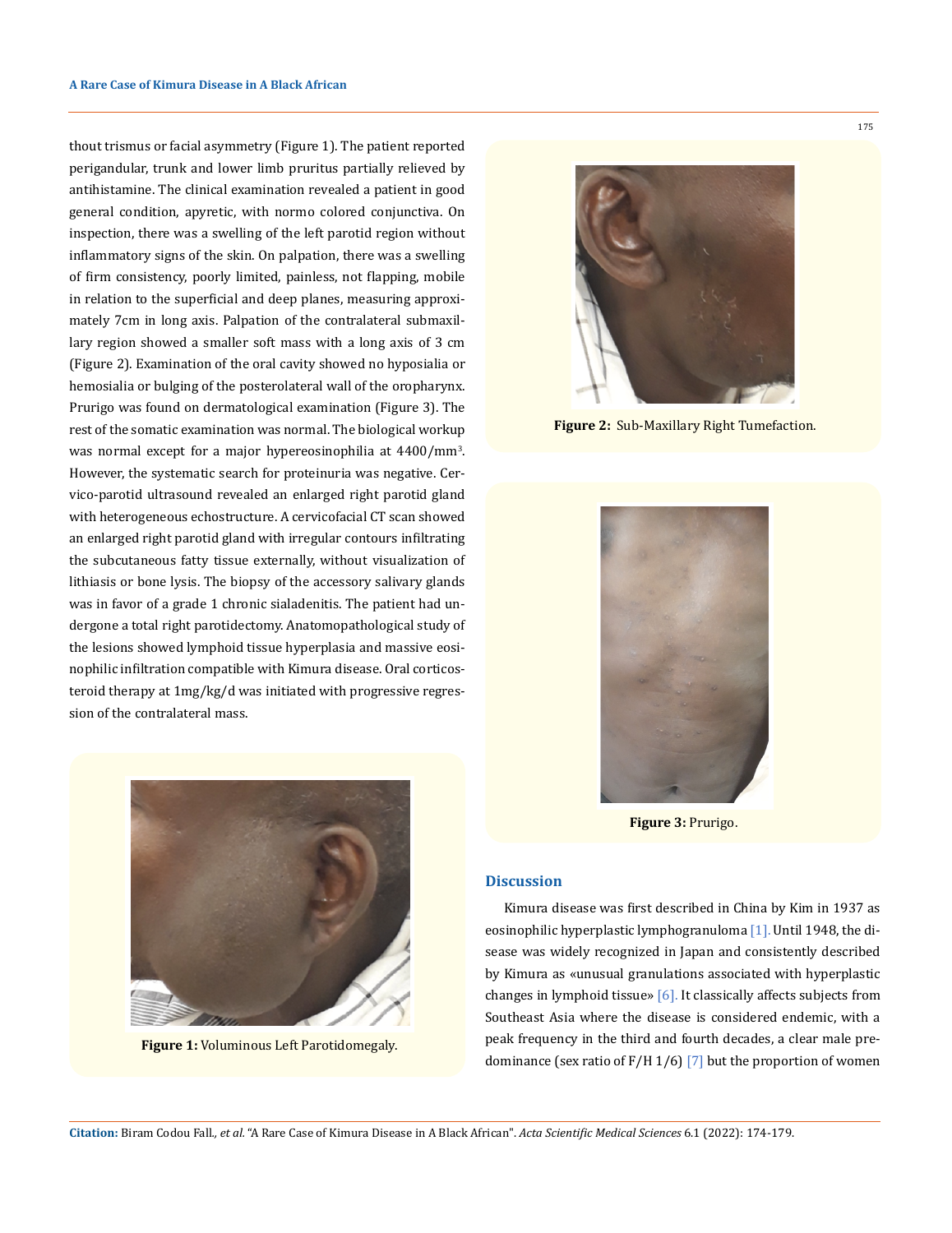affected increases with age (male to female ratio: overall, 4:1; < 20 years, 17:1; 20 - 39 years, 4:1; and ≥ 40 years, 2:1; p = 0.01) [5]. Nevertheless, a 2004 study that included 21 patients with Kimura disease found a more heterogeneous ethnic distribution, with patients of European ancestry in seven cases, African American and Asian each in six cases, and Hispanic American and Arab each in one case [2]. Kakehi., *et al*. reported in 2018 about 278 observations published in the literature including 5 African cases [5] particularly in the Maghreb  $[8-10]$ . Our observation is atypical as it involves a 66-year-old black African patient of Senegalese origin. It is not clear from the literature whether genetic causes are associated with the etiopathogeny of Kimura disease. The late age of onset in our patient (66 years), which is higher than the average age in several series, can be explained in part by the latent evolution of the disease, the lack of knowledge of this condition in our tropical context and the multiplicity of differential diagnoses.

The etiopathogenesis of Kimura disease remains unknown at present. The endemicity in South-East Asia, the privileged involvement of the cervicocephalic sphere, the presence of a chronic inflammatory reaction associated with a hypereosinophilia and an increase in IgE antibodies plead in favor of a reactive process (immunologically or allergically mediated) to a particular stimulus not yet identified. Some authors have suggested a parasitic, allergic, autoimmune or viral origin  $[11]$ . The most suspected agents are the Epstein-Barr virus, which has been identified on several occasions by PCR in cutaneous and lymph node lesions [12], the HHV8 virus [13] and Candida Albicans [14]. According to the allergic theory, the stimulus induces IgE-induced type I hypersensitivity with secretion of eosinophil-activating cytokines. According to the autoimmune theory, the stimulus alters the immunoregulation of T lymphocytes releasing Th2-type cytokines (IL-4, IL-5, IL-13) [15].

The clinical presentation is often associated with subcutaneous nodules or plaques of variable size from 1 to 20 cm (average 3 cm) [16]. The lesions are most often single (61. 8%) or multiple (35. 3%) [5]. Their consistency can be firm or soft. The lesions are not attached to the deep skin, but adhere to the overlying skin. Pruritus and melanin pigmentation of the overlying skin are frequently found [17,18]. Gao., *et al*. observed nerve infiltration by lymphocytes and eosinophils in patients with pruritus or pigmentation, explaining the possible pathogenesis of pruritus to some extent [19]. As in our patient, the preferential localization is cervico-facial (76%), in particular subauricular and retroauricular with a 176

recurrence of salivary gland involvement [5,1]. However, Chen H., *et al*. have reported that non-Asian patients do not usually have salivary gland involvement [20]. Mucosal locations (gum, epiglottis, lip, palate, eye) [22] as well as visceral involvement (prostate, bladder, colon, liver) are exceptional  $[23,24]$ , although forms with renal involvement are sometimes reported. Satellite lymph node involvement is often found with an incidence of 42 to 100% [25]. The disease can be complicated by asthma, allergic rhinitis, atopic dermatitis, vasculitis and arterial thrombosis, urticaria and other allergic symptoms [5,15]. The average delay in diagnosis is often several years [5] while that of our case is 9 years justified in large part by the rarity and the many differential diagnoses of this condition. Kimura disease can often be confused with lymphoma or Sjogren's syndrome, but its main differential diagnosis is eosinophilic angiolymphoid hyperplasia. Clinical and histologic differentiation between the 2 entities ALHE and Kimura disease is possible in most cases; typical features allow differentiation of the 2 clinical pictures [26]. However, there are still case reports and histopathologic publications that suggest a closer relationship between ALHE and Kimura disease [27].

Blood hypereosinophilia is almost constant (100% of Zhang cases)  $\lceil 28 \rceil$  but variable in intensity, from 10% to 50%, and hyper-IgE is very common [1]. Kimura disease is a subtype of essential hypereosinophilic syndrome (EHS), which is defined by eosinophilia with eosinophil-mediated organ damage and/or dysfunction, provided that other potential causes of damage have been excluded [29]. Some studies report that the number of eosinophils in the blood is closely proportional to the size of the lesion [30]. E. Kehkani., *et al*. found an increase in this hypereosinophilia with age and an average of 2000 elements/mm<sup>3</sup> was found in patients aged 40 years and over [5]. In a series of 10 cases of Asian patients, Iwahi., *et al*. suggested that major hypereosinophilia was a poor prognostic factor associated with more severe systemic involvement [31]. In our case, the major hypereosinophilia observed contrasts with the absence of visceral involvement. Recently, Ohta., *et al*. reported that serum eosinophilic cationic protein concentrations could be used as an additional parameter of disease activity [32]. In our patient, the systematic search for proteinuria is negative. Renal involvement is the main visceral manifestation observed in Kimura disease. Several associations between nephropathy and Kimura disease have been reported in the literature. Studies have shown that cytokine release in patients with Kimura disease can increase glomerular basement membrane permeability, causing proteinu-

**Citation:** Biram Codou Fall*., et al.* "A Rare Case of Kimura Disease in A Black African". *Acta Scientific Medical Sciences* 6.1 (2022): 174-179.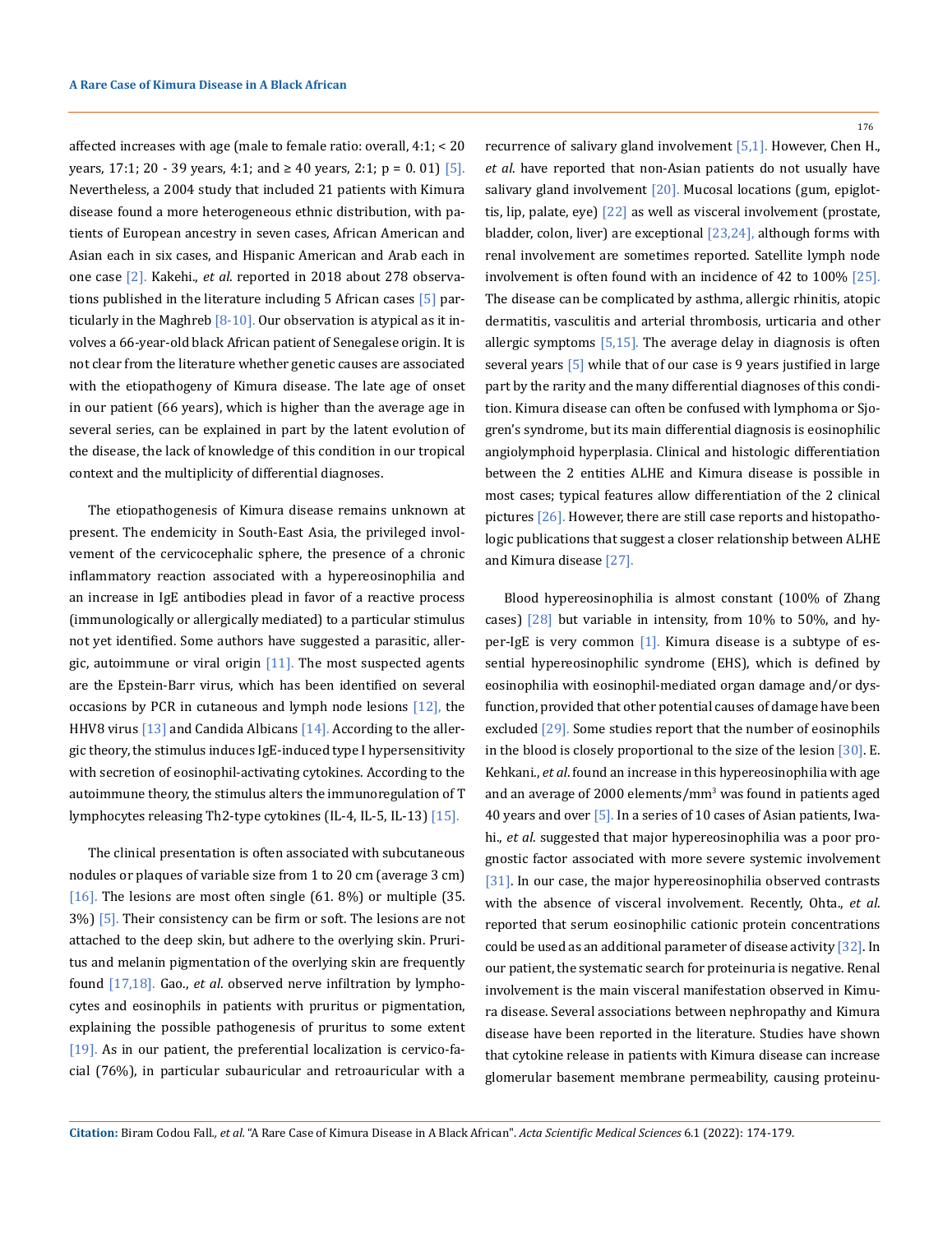ria, which can ultimately lead to kidney damage. Others suggest persistent antigenemia leading to IgE deposits along the glomerular capillary membrane, with damage to the glomerulus explaining the proteinuria  $[33]$ . It should be remembered that IgE deposits have indeed been visualized by immunofluorescence along the capillaries and peri-mesangial areas [14].

Approximately 15 - 18% of adult patients have renal involvement with proteinuria and  $2/3$  have a nephrotic syndrome  $[34]$ . Cases of necrotizing extracapillary glomerulonephritis associated with Kimura disease have also been reported [35].

Radiological investigations can be useful in Kimura disease to better define its extension. On ultrasonography, the mass may show heterogeneous or homogeneous echogenicity [36]. Som and Biller [37] explored by CT and MRI their patient with Kimura disease affecting the parotid gland and cervical lymph nodes. The CT scan showed contrast of the parotid gland and homolateral affected lymph nodes. The contrast of the affected areas being similar to that of the carotid artery, vascular involvement is thus suggested by the authors. In our patient, the radiological explorations were not specific and allowed a good appreciation of the extent of the lesions, however a vascular involvement was not demonstrated. Magnetic resonance imaging can differentiate its precise nature from other soft tissue tumors. This lesion tends to be heterogeneous, hypointense, and sometimes slightly hyperintense on T1 and T2 weighted imaging [38].

Pathologic examination of the lesions shows hyperplasia of lymphoid tissue with Florid germinal centers and massive eosinophilic infiltration. Germinal center necrosis, proteinaceous deposits, vascularization of germinal centers and sclerotic areas were also observed. Eosinophilic microabscesses were sometimes present [17]. The cutaneous histological presentation of Kimura disease remains quite monomorphic and confirmed the diagnosis in our patient. There are few studies that have focused on immunohistochemical examination of tissues in Kimura disease.

There are currently no uniform diagnostic criteria for Kimura disease. The following features should arouse suspicion: Young male, with a painless mass in the cervicofacial sphere with a chronic course; association of overlying skin pruritus and locoregional adenopathy; blood hypereosinophilia and elevated serum IgE level. On the basis of these clinical and biological manifestations, the diagnosis of Kimura disease can be considered in advance, but the final diagnosis is based on histological examination.

The treatment of Kimura disease is not codified. Surgery is proposed as the first line of treatment for single lesion forms, but recurrences are frequent. Corticosteroid therapy is by far the most frequently indicated medical treatment, especially in profuse forms or those inaccessible to surgery, or systematically in cases of renal involvement. In our patient, post-parotidectomy corticosteroid therapy showed a clear efficacy with a favorable evolution in agreement with several data in the literature. The efficacy of interferon, radiotherapy (low dose local irradiation, about 25 - 30 Gy) especially post surgery has been reported in a few cases [39,18]. In one patient, a treatment associating prednisone and all-trans-retinoic acid allowed the remission of a cortico-dependent form  $[40]$ . Similarly the efficacy of cyclosporine [41] and Mofetil mycophenolate [42] have been reported about in a few rare cases. The prognosis of Kimura disease is generally good and no malignant transformation of the disease has been reported to date. However, the evolution can be marked by spontaneous remissions, but recurrences are frequent, noted in more than 25% of patients treated by surgery alone [43], usually between 1 and 3 years later [31].

#### **Conclusion**

Kimura disease is a rare and benign condition classically seen in subjects of Asian origin. However, the distribution is heterogeneous but it occurs exceptionally in black subjects. This rarity justifies in large part the diagnostic errors. This pathology should be evoked in front of any clinical presentation with cervico-facial mass associated with adenopathies and pruritus, hyper-eosinophilia with hyper-IgE. The evolution is generally benign, but the seriousness lies in the renal damage and the systematic search for proteinuria is essential.

## **Bibliography**

- 1. Wang DY., *et al*[. "Kimura Disease: A Case Report and Review](https://pubmed.ncbi.nlm.nih.gov/19052471/) of the Chinese Literature". *[Nephron Clinical Practice](https://pubmed.ncbi.nlm.nih.gov/19052471/)* 111.1 [\(2008\): c55-61.](https://pubmed.ncbi.nlm.nih.gov/19052471/)
- 2. Chen H., *et al*[. "Kimura Disease: A Clinicopathologic Study of](https://pubmed.ncbi.nlm.nih.gov/15087670/) 21 Cases". *[The American Journal of Surgical Pathology](https://pubmed.ncbi.nlm.nih.gov/15087670/)* 28.4 [\(2004\): 505-513.](https://pubmed.ncbi.nlm.nih.gov/15087670/)
- 3. Googe PB., *et al*[. "Kimura's disease and angiolymphoid hyper](https://pubmed.ncbi.nlm.nih.gov/3680714/)[plasia with eosinophilia: two distinct histopathological enti](https://pubmed.ncbi.nlm.nih.gov/3680714/)ties". *[Journal of Cutaneous Pathology](https://pubmed.ncbi.nlm.nih.gov/3680714/)* 14.5 (1987): 263-271.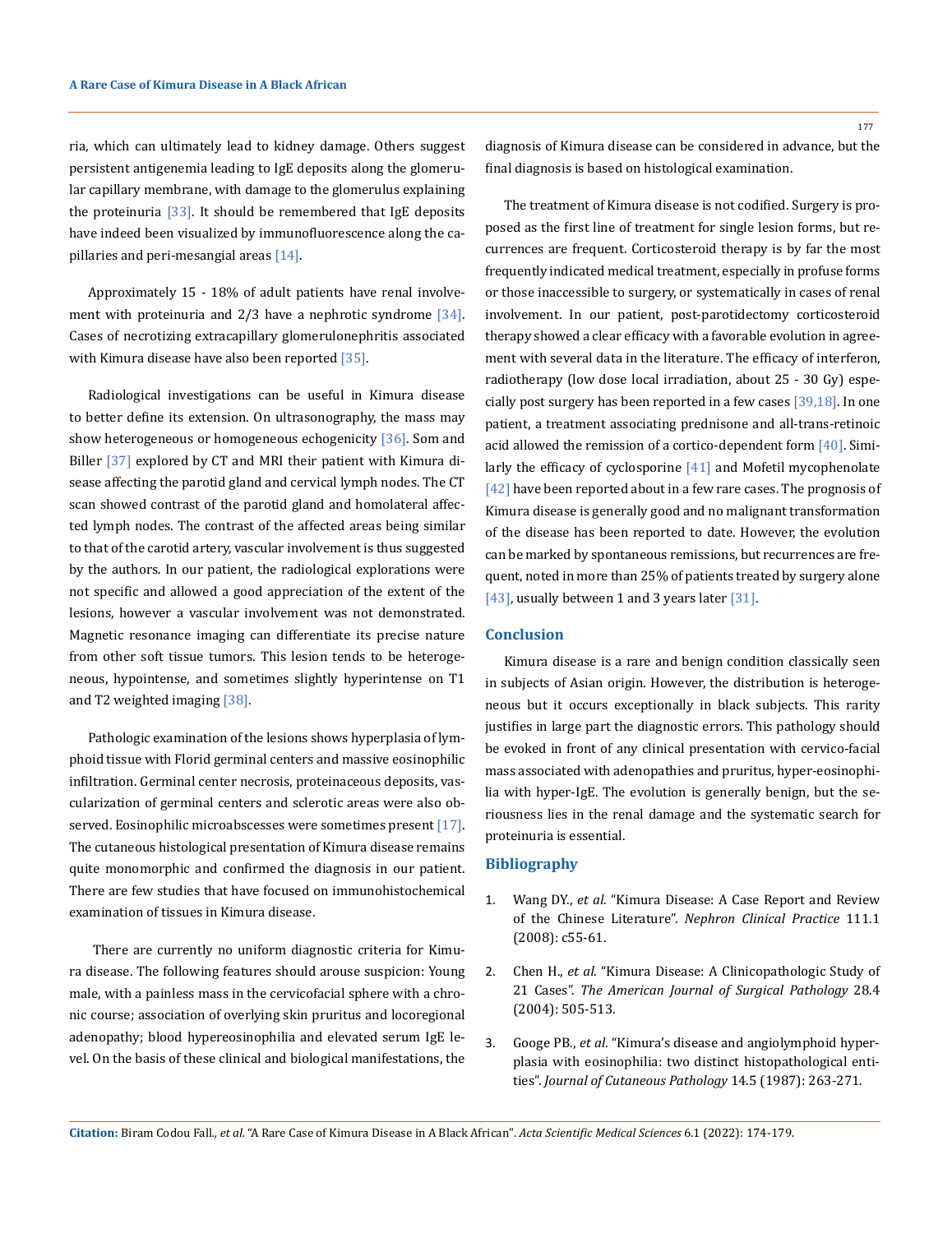- 4. Li X., *et al*[. "Misdiagnosed recurrent multiple Kimura's disease:](https://www.spandidos-publications.com/10.3892/mco.2018.1793)  [A case report and review of the literature".](https://www.spandidos-publications.com/10.3892/mco.2018.1793) *Molecular and Clini[cal Oncology](https://www.spandidos-publications.com/10.3892/mco.2018.1793)* (2018).
- 5. Kakehi E., *et al*[. "Kimura's disease: effects of age on clinical](https://academic.oup.com/qjmed/article/113/5/336/5652101)  presentation". *[QJM: An International Journal of Medicine](https://academic.oup.com/qjmed/article/113/5/336/5652101)* 113.5 [\(2020\): 336-345.](https://academic.oup.com/qjmed/article/113/5/336/5652101)
- 6. Kung ITM., *et al*[. "Kimura's disease: a clinico-pathological study](https://pubmed.ncbi.nlm.nih.gov/6718071/)  [of 21 cases and its distinction from angiolymphoid hyperpla](https://pubmed.ncbi.nlm.nih.gov/6718071/)[sia with eosinophilia".](https://pubmed.ncbi.nlm.nih.gov/6718071/) *Pathology (Phila)* 16.1 (1984): 39-44.
- 7. Chen H., *et al*[. "Kimura Disease: A Clinicopathologic Study of](https://pubmed.ncbi.nlm.nih.gov/15087670/)  21 Cases". *[The American Journal of Surgical Pathology](https://pubmed.ncbi.nlm.nih.gov/15087670/)* 28.4 [\(2004\): 505-513.](https://pubmed.ncbi.nlm.nih.gov/15087670/)
- 8. Drouillard M., *et al*[. "Kimura's disease in a 50-year-old Tuni](https://pubmed.ncbi.nlm.nih.gov/28040460/)sian man". *[European Annals of Otorhinolaryngology, Head and](https://pubmed.ncbi.nlm.nih.gov/28040460/)  Neck Diseases* [134.2 \(2007\): 127-129.](https://pubmed.ncbi.nlm.nih.gov/28040460/)
- 9. Dezoteux F., *et al*[. "Une localisation épiglottique asymptoma](https://www.em-consulte.com/article/1273233/une-localisation-epiglottique-asymptomatique-inatt)[tique inattendue dans le cadre d'une maladie de Kimura".](https://www.em-consulte.com/article/1273233/une-localisation-epiglottique-asymptomatique-inatt) *An[nales françaises d'oto-rhino-laryngologie et de pathologie cervi](https://www.em-consulte.com/article/1273233/une-localisation-epiglottique-asymptomatique-inatt)co-faciale* [136.1 \(1996\): 46-48.](https://www.em-consulte.com/article/1273233/une-localisation-epiglottique-asymptomatique-inatt)
- 10. Kettani M., *et al*[. "Maladie de Kimura à localisation parotidi](https://www.ncbi.nlm.nih.gov/pmc/articles/PMC4247890/)[enne: à propos d'un cas et revue de la literature".](https://www.ncbi.nlm.nih.gov/pmc/articles/PMC4247890/) *The Pan Afri[can Medical Journal](https://www.ncbi.nlm.nih.gov/pmc/articles/PMC4247890/)* 18.1 (2014).
- 11. Berney DM., *et al*[. "Angiolymphoid hyperplasia with eosino](https://pubmed.ncbi.nlm.nih.gov/9306946/)[philia in the colon: a novel cause of rectal bleeding".](https://pubmed.ncbi.nlm.nih.gov/9306946/) *Journal of Clinical Pathology* [50.7 \(1997\): 611-613.](https://pubmed.ncbi.nlm.nih.gov/9306946/)
- 12. Nagore E., *et al*[. "Detection of Epstein-Barr virus DNA in a pa](https://pubmed.ncbi.nlm.nih.gov/10971733/)tient with Kimura's disease". *[International Journal of Derma](https://pubmed.ncbi.nlm.nih.gov/10971733/)tology* [39.8 \(2000\): 618-620.](https://pubmed.ncbi.nlm.nih.gov/10971733/)
- 13. Jang K-A., *et al*[. "Polymerase chain reaction \(PCR\) for human](https://pubmed.ncbi.nlm.nih.gov/11437942/)  [herpesvirus 8 and heteroduplex PCR for clonality assessment](https://pubmed.ncbi.nlm.nih.gov/11437942/)  [in angiolymphoid hyperplasia with eosinophilia and Kimura's](https://pubmed.ncbi.nlm.nih.gov/11437942/)  [disease: HHV-8 and clonality in ALHE and Kimura's disease".](https://pubmed.ncbi.nlm.nih.gov/11437942/)  *[Journal of Cutaneous Pathology](https://pubmed.ncbi.nlm.nih.gov/11437942/)* 28.7 (2001): 363-367.
- 14. Takenaka T., *et al*[. "Histological and immunological studies on](https://pubmed.ncbi.nlm.nih.gov/765004/)  [eosinophilic granuloma of soft tissue, so-called Kimura's dis](https://pubmed.ncbi.nlm.nih.gov/765004/)ease". *Journal of Clinical Allergy* [6.1 \(1976\): 27-39.](https://pubmed.ncbi.nlm.nih.gov/765004/)
- 15. Kimura Y., *et al*[. "Mast cells and T cells in Kimura's disease ex](https://pubmed.ncbi.nlm.nih.gov/12653173/)[press increased levels of interleukin-4, interleukin-5, eotaxin](https://pubmed.ncbi.nlm.nih.gov/12653173/)  [and RANTES". Cytokines/chemokines in Kimura's disease.](https://pubmed.ncbi.nlm.nih.gov/12653173/)  *[Clinical and Experimental Allergy](https://pubmed.ncbi.nlm.nih.gov/12653173/)* 32.12 (2002): 1787-1793.
- 16. Sun Q-F., *et al*[. "Kimura disease: review of the literature".](https://pubmed.ncbi.nlm.nih.gov/18808562/) *Jour[nal of Internal Medicine](https://pubmed.ncbi.nlm.nih.gov/18808562/)* 38.8 (2008): 668-672.
- 17. [Zhang X and Jiao Y. "The clinicopathological characteristics of](https://pubmed.ncbi.nlm.nih.gov/31440918/)  [Kimura disease in Chinese patients".](https://pubmed.ncbi.nlm.nih.gov/31440918/) *Clinical Rheumatology* [38.12 \(2019\): 3661-3617.](https://pubmed.ncbi.nlm.nih.gov/31440918/)
- 18. Ye P., *et al*[. "Comparison of the efficacy of different treatment](https://pubmed.ncbi.nlm.nih.gov/27614905/)  [modalities for Kimura's disease". Int](https://pubmed.ncbi.nlm.nih.gov/27614905/) *Journal of Oral and Maxillofacial Surgery* [46.3 \(2017\): 350-354.](https://pubmed.ncbi.nlm.nih.gov/27614905/)
- 19. Gao Y., *et al*[. "Clinicopathologic study of parotid involvement](https://pubmed.ncbi.nlm.nih.gov/17052642/)  [in 21 cases of eosinophilic hyperplastic lymphogranuloma](https://pubmed.ncbi.nlm.nih.gov/17052642/)  (Kimura's disease)". *[Oral Surgery, Oral Medicine, Oral Patholo](https://pubmed.ncbi.nlm.nih.gov/17052642/)[gy, and Oral Radiology Endodontology](https://pubmed.ncbi.nlm.nih.gov/17052642/)* 102.5 (2006): 651-658.
- 20. Chen H., *et al*[. "Kimura Disease: A Clinicopathologic Study of](https://pubmed.ncbi.nlm.nih.gov/15087670/)  21 Cases". *[The American Journal of Surgical Pathology](https://pubmed.ncbi.nlm.nih.gov/15087670/)* 28.4 [\(2004\): 505-513.](https://pubmed.ncbi.nlm.nih.gov/15087670/)
- 21. Li T-J., *et al*. "*Oral Surgery, Oral Medicine, Oral Pathology, and Oral Radiology Endodontology* 82.5 (1996): 549-555.
- 22. Ray V., *et al*[. "Maladie de Kimura à localisation palatine chez](https://www.sciencedirect.com/science/article/abs/pii/S0248866303000766)  un Antillais". *[The Revue de Médecine Interne](https://www.sciencedirect.com/science/article/abs/pii/S0248866303000766)* 24.4 (2003): [253-256.](https://www.sciencedirect.com/science/article/abs/pii/S0248866303000766)
- 23. Ranjith Kumar V., *et al*[. "An Unusual Presentation of Recurrent](https://pubmed.ncbi.nlm.nih.gov/32590418/)  [Childhood Kimura Disease: Ileocecal Involvement".](https://pubmed.ncbi.nlm.nih.gov/32590418/) *Pediatric [Hematology and Oncology](https://pubmed.ncbi.nlm.nih.gov/32590418/)* 43.5 (2021): e682-e684.
- 24. Berney DM., *et al*[. "Angiolymphoid hyperplasia with eosino](https://pubmed.ncbi.nlm.nih.gov/9306946/)[philia in the colon: a novel cause of rectal bleeding".](https://pubmed.ncbi.nlm.nih.gov/9306946/) *Journal of [Clinical Pathology](https://pubmed.ncbi.nlm.nih.gov/9306946/)* 50.7 (1997): 611-613.
- 25. Hui PK., *et al*[. "Lymphadenopathy of Kimura's Disease".](https://pubmed.ncbi.nlm.nih.gov/2919716/) *The [American Journal of Surgical Pathology](https://pubmed.ncbi.nlm.nih.gov/2919716/)* 13.3 (1989): 177-186.
- 26. Buder K., *et al*[. "Angiolymphoide Hyperplasie mit Eosinophilie](https://www.researchgate.net/publication/260442949_Angiolymphoide_Hyperplasie_mit_Eosinophilie_und_Morbus_Kimura_-_ein_klinischer_und_histopathologischer_Vergleich)  [und Morbus Kimura - ein klinischer und histopathologischer](https://www.researchgate.net/publication/260442949_Angiolymphoide_Hyperplasie_mit_Eosinophilie_und_Morbus_Kimura_-_ein_klinischer_und_histopathologischer_Vergleich)  [Vergleich". Vergleich von ALHE und Morbus Kimura".](https://www.researchgate.net/publication/260442949_Angiolymphoide_Hyperplasie_mit_Eosinophilie_und_Morbus_Kimura_-_ein_klinischer_und_histopathologischer_Vergleich) *JDDG: [Journal der Deutschen Dermatologischen Gesellschaft](https://www.researchgate.net/publication/260442949_Angiolymphoide_Hyperplasie_mit_Eosinophilie_und_Morbus_Kimura_-_ein_klinischer_und_histopathologischer_Vergleich)* 12.3 [\(2014\): 224-228.](https://www.researchgate.net/publication/260442949_Angiolymphoide_Hyperplasie_mit_Eosinophilie_und_Morbus_Kimura_-_ein_klinischer_und_histopathologischer_Vergleich)
- 27. Helander SD., *et al*[. "Kimura's disease and angiolymphoid hy](https://pubmed.ncbi.nlm.nih.gov/7499571/)[perplasia with eosinophilia: New observations from immu](https://pubmed.ncbi.nlm.nih.gov/7499571/)[nohistochemical studies of lymphocyte markers, endothelial](https://pubmed.ncbi.nlm.nih.gov/7499571/)  [antigens, and granulocyte proteins".](https://pubmed.ncbi.nlm.nih.gov/7499571/) *Journal of Cutaneous Pathology* [22.4 \(1995\): 319-326.](https://pubmed.ncbi.nlm.nih.gov/7499571/)
- 28. Zhang., *et al*[. "Thirty-five cases of Kimura's disease \(eosino](https://pubmed.ncbi.nlm.nih.gov/9767312/)[philic lymphogranuloma\): Correspondence".](https://pubmed.ncbi.nlm.nih.gov/9767312/) *British Journal of Dermatology* [139.3 \(1998\): 542-543.](https://pubmed.ncbi.nlm.nih.gov/9767312/)

**Citation:** Biram Codou Fall*., et al.* "A Rare Case of Kimura Disease in A Black African". *Acta Scientific Medical Sciences* 6.1 (2022): 174-179.

178